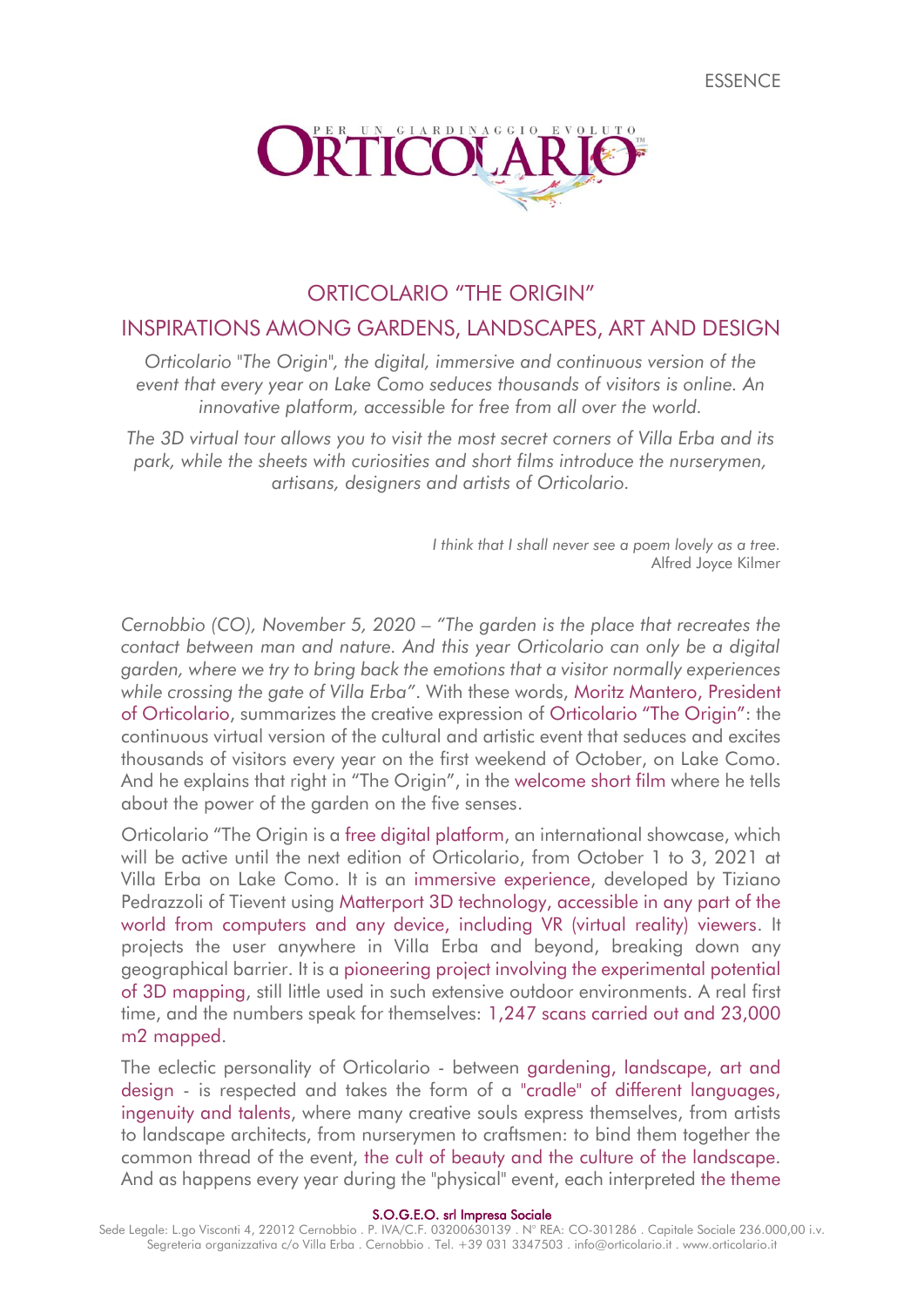and the plant of the year, "Seduction" and the Maple, which will then be the leitmotif of the 2021 edition.

When you enter Orticolario "The Origin" on the new orticolario.it website, you will be enjoying different experiences. First of all, the 3D virtual tour at Villa Erba, a walk in the park, in the exhibition centre, in Villa Antica and its dungeons. Even in corners never opened to visitors before and now only visible on the platform. Along the route there will be linkable points of interest: each one is an exhibitor presenting a sheet with the products and the news of the year, a project, a thought. Numerous sheets show unreleased short films, experiential videos inspired by nature that can transport the visitor to nurseries, private gardens, artisan shops, even within the creative process of a project or a work of art. The macro-categories represented are: artisans and experts, supporters, events, nurserymen, designers, organizations and collaborators.

An important detail: lovers of plants and craftsmanship also have the possibility to purchase what is proposed from the exhibitors, by contacting them directly from the website. At the moment over 120 exhibitors have joined the platform and the number is constantly updated.

Orticolario "The Origin" is a living and constantly evolving space, a schedule that month after month will be enriched with contents, also featuring a show and an interactive workshop for children.

Please note that all the experiences and activities proposed are possible thanks to the Amici di Orticolario Fund, which each year supports projects for the promotion of landscape culture and for five local charities actively engaged in the realization of the event.

The project is implemented with the support of Mantero Seta and the contribution of Elmec Solar and Ethimo. It also obtained the contribution and patronage of the Chamber of Commerce of Como-Lecco, the patronage of the Municipality of Como, the Municipality of Cernobbio and the Province of Como. In addition, Regione Lombardia sponsored and recognized Orticolario as an international event. To be mentioned finally the collaboration with FAI - Fondo Ambiente Italiano.